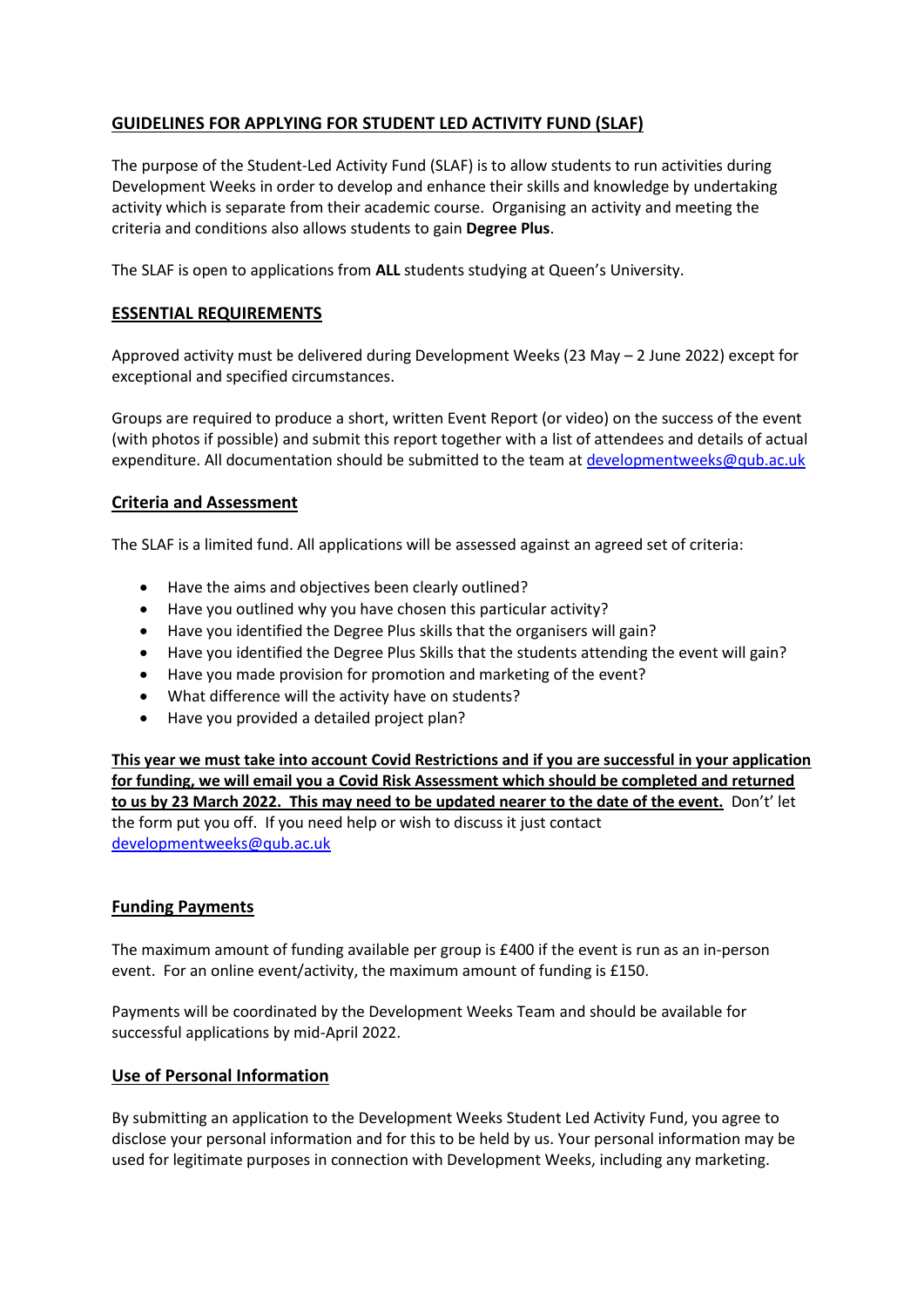The closing date for receipt of applications is 5pm on Friday 25 February 2022.

## **LATE APPLICATIONS WILL NOT BE ACCEPTED**

If you wish to discuss your application before submitting, please contact: Roisin Macartney, Careers, Employability and Skills, Email[: developmentweeks@qub.ac.uk](mailto:developmentweeks@qub.ac.uk) **Please ensure you have read these Guidance Notes in conjunction with this application form**.

## **Lead Student Details**

### **Full Name of Lead Student**

*The Lead Student will be the main point of contact for the SLAF and will be responsible for the organisation and running of the Development Weeks activity. If approved this named contact will be required to submit their bank details for the awarded fund to be processed.*

### **Lead Student Email and Telephone Number**

*This email address will be used by the Development Weeks Team to contact you regarding your activity. Please note this must be your Queen's email address. Please also provide a telephone number so that we can contact you if necessary.*

### **Student Number of the Lead Student**

*Only Queen's students can apply for this Fund.* 

### **Lead Student School**

*Please tell us the School that you are in and the Degree Course that you are undertaking.*

#### **Year of Study/Postgraduate**

Please tell us which year of study you are in or if you are postgraduate and indicate PGT/PGR.

#### **Club/Society**

We are happy for students in Clubs and Societies to put on events. We encourage you to collaborate with different year groups and across schools and this is a good way of doing this.

## **OTHER TEAM MEMBERS (Maximum of 6 team members)**

**Please give the name(s), Queen's email address(es), student number(s), Schools and year of study for all of the other students in your group.**

Development Weeks aims to encourage teamwork and collaboration both within and across different schools and faculties. **The event must be delivered by a minimum of 2 and maximum of 6 students**. The role of each team member must be clearly outlined.

## **PROPOSAL DETAILS**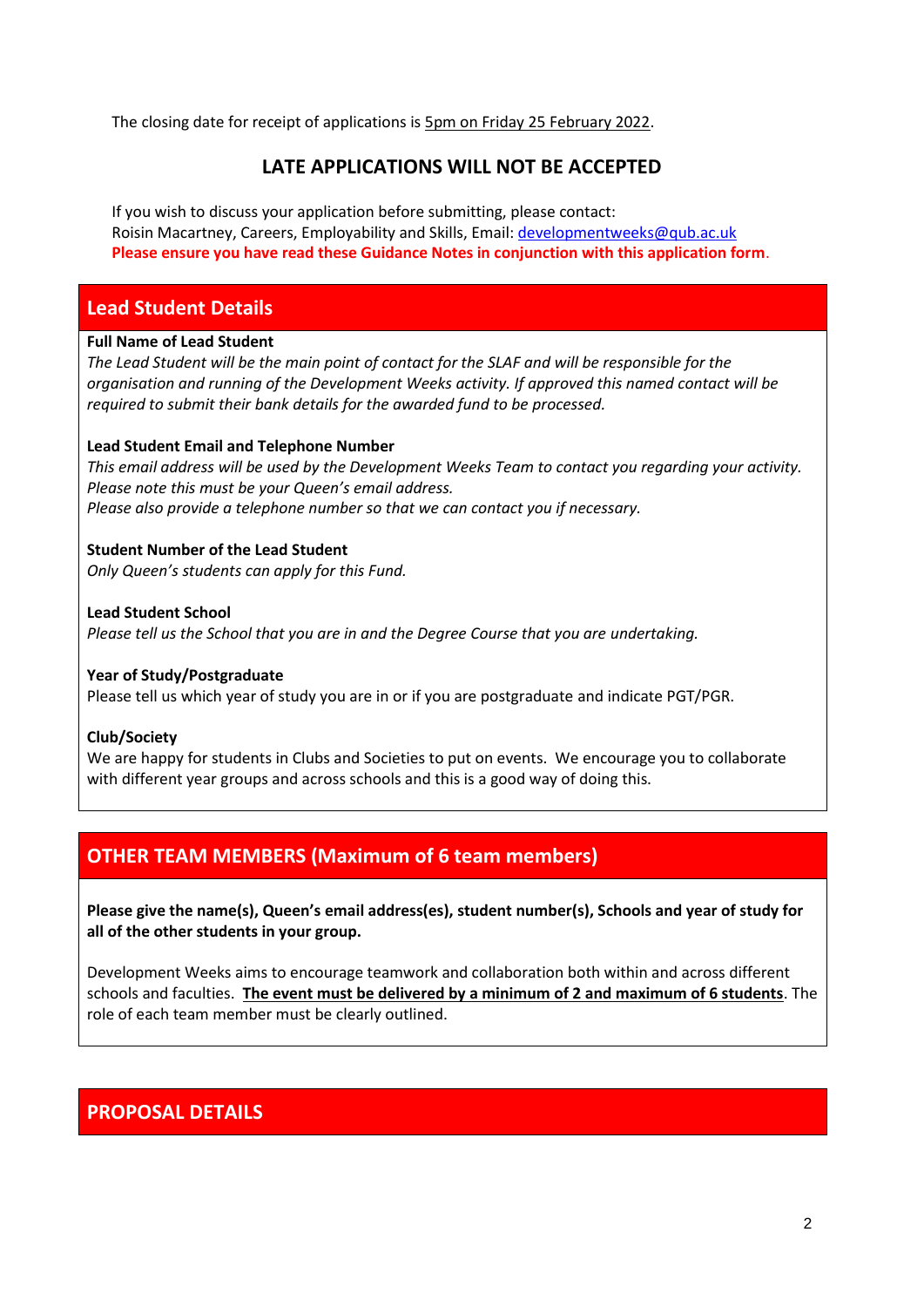## **Title of your SLAF activity**

*This will be used on the website to advertise and promote your activity. It should give a clear indication of what the event actually is. Remember that you want to encourage students to attend. Type of Activity*

*There are many different activities that you can put on but they can generally be categorised into workshop, seminar, visit etc.*

### **Please state the day(s) that your activity will run**

*SLAF Development Week Activities must take place between Monday and Friday from the 23 May to 2nd June 2022. Please note that we are not running events on 3rd June. If the event will last more than one day, then make sure to include all the days the event will be running.* 

### **Proposed location of event?**

*We would not expect you to have booked a venue until you receive approval for your event. However, you should have thought about where would be appropriate to hold the type of event that you are proposing.*

*Booking a room is the responsibility of the LEAD STUDENT. This can be done through the normal room booking procedure within your specific school/faculty. You may need the help of your academic/Staff Sponsor when booking a room. Please take into consideration the space and accessibility issues regarding your attendees for your event. This year because of Covid Restrictions you will need to know the maximum amount of people allowed in the room with social restrictions. You may need help from your sponsor/member of staff to ascertain this through QUB Room Bookings.*

*Also consider the usability of the room including equipment, access to plug sockets, screens, resources and materials, chairs and tables etc.*

**Timings** *Please tell us the start and end times each day. If your event is running over multiple days, please specify for each day.*

#### **Estimated number of participants**

*How many people are you hoping to attend? Make sure you consider the number of participants that venues can accommodate especially with Covid Restrictions.* It is a requirement that you keep an attendance record of all students attending your event.

#### **Facilitators/Guest Speakers**

If you are using guest speakers at your event, please give us the full name and contact details of those involved. The use of guest facilitators/speakers is entirely your responsibility but we require details of anyone involved in the event.

# **AIMS AND OBJECTIVES of your Activity (What will the students learn?) (No more than 300 words please)**

What is your overall aim of the event and what are the objectives? It is very important that you outline these objectives clearly. It is likely that you will not need any more than 3 objectives.

It is important to decide exactly what a participant will gain from attending your activity.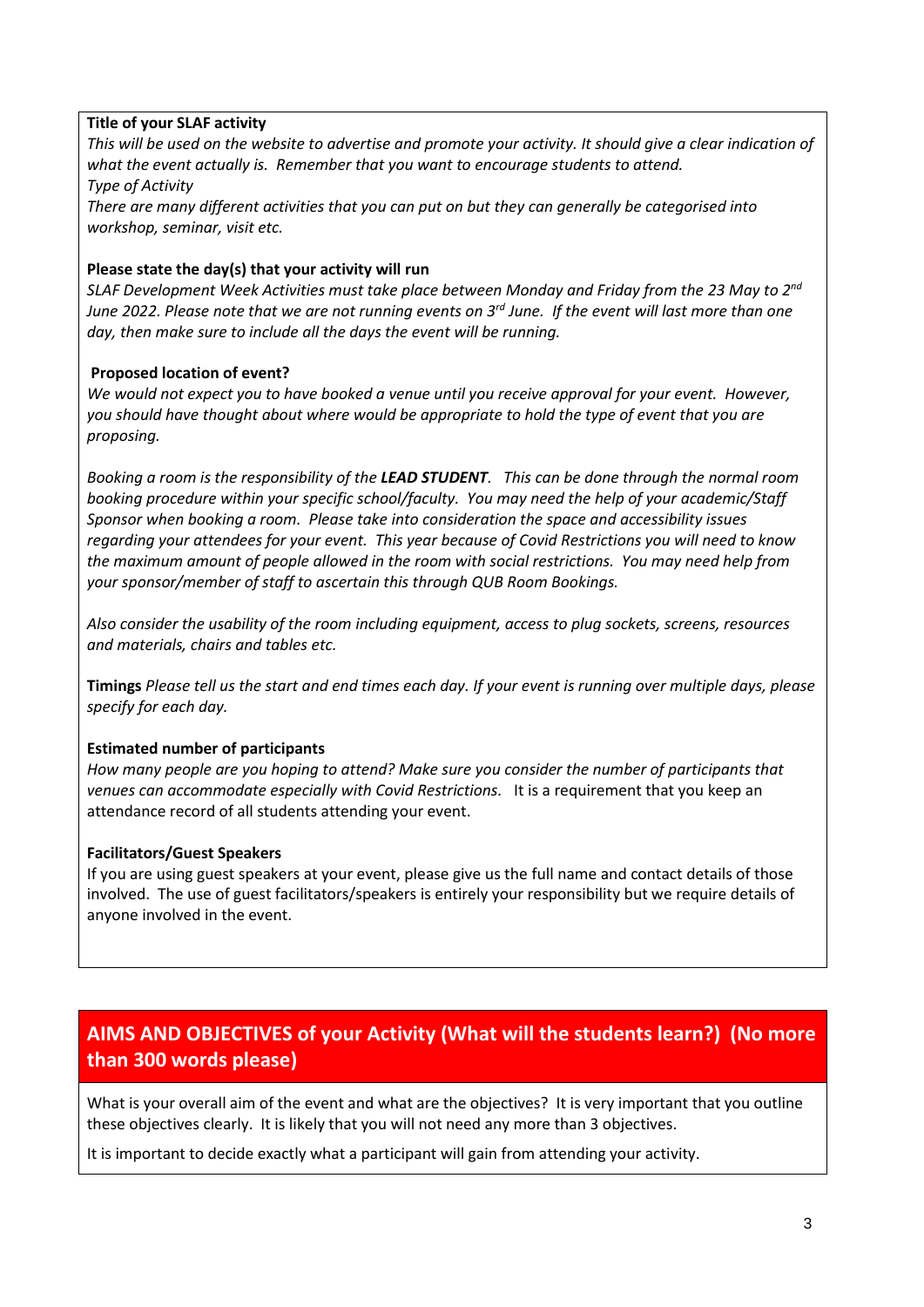When you have decided what benefits you want the participants to gain you need to work out how that will happen. For example, is it enough to hear a talk about something or does there need to be discussion or a practical exercise.

When the event is over how will you know if the objectives have been met? Think about how you can evaluate the event to ascertain how the participants have benefitted. If it is a practical based event perhaps they can show you their achievements. If it is knowledge based perhaps a quiz at the end of the session. You need to have some mechanism to find out if it worked. A simple evaluation sheet may give you the information you need. You might also simply want to ask attendees what they got out of it.

Be realistic about what can actually be achieved in the timeframe you have. You will not learn a new language in a three-hour session but you might learn how to order a meal.

## **Skills Development:**

**Degree Plus is aligned with 12 employability skills. Please outline in no more than 300 words, how students who attend this session can gain at least 3 of these skills.** 

| <b>Problem Solving</b>      | <b>Commercial Awareness</b> | <b>Leadership Skills</b>      |
|-----------------------------|-----------------------------|-------------------------------|
| <b>Communication Skills</b> | <b>Cultural Awareness</b>   | <b>Utilising Modern</b>       |
|                             |                             | <b>Technology</b>             |
| <b>Interpersonal Skills</b> | Subject Knowledge &         | <b>Business</b>               |
|                             | <b>Understanding</b>        | <b>Communication Skills</b>   |
| <b>IT Skills</b>            | <b>Teamwork</b>             | <b>Proficiency in Foreign</b> |
|                             |                             | Language                      |

When a student attends a Development Weeks activity it can contribute to their Combined Activities Degree Plus application.

To do this the student will need to describe the skills that they have learned during the activity. The twelve employability skills outlined above, are skills that are considered necessary in today's employment market and are aligned with Degree Plus.

Please consider the content of your proposed activity and outline if any of these skills are included in the activity. Outline what those attending the event will learn that will help them both personally and professionally. You may need to think broadly to consider how these skills may be met. Try to outline at least 3 of these skills. (300 words or less please)

## **PROJECT PLAN**

*You will need to think carefully about the amount of work, planning and organisation that is required to run a successful event. Do you have enough people on your team who are willing and capable of doing all the work that needs to be done?*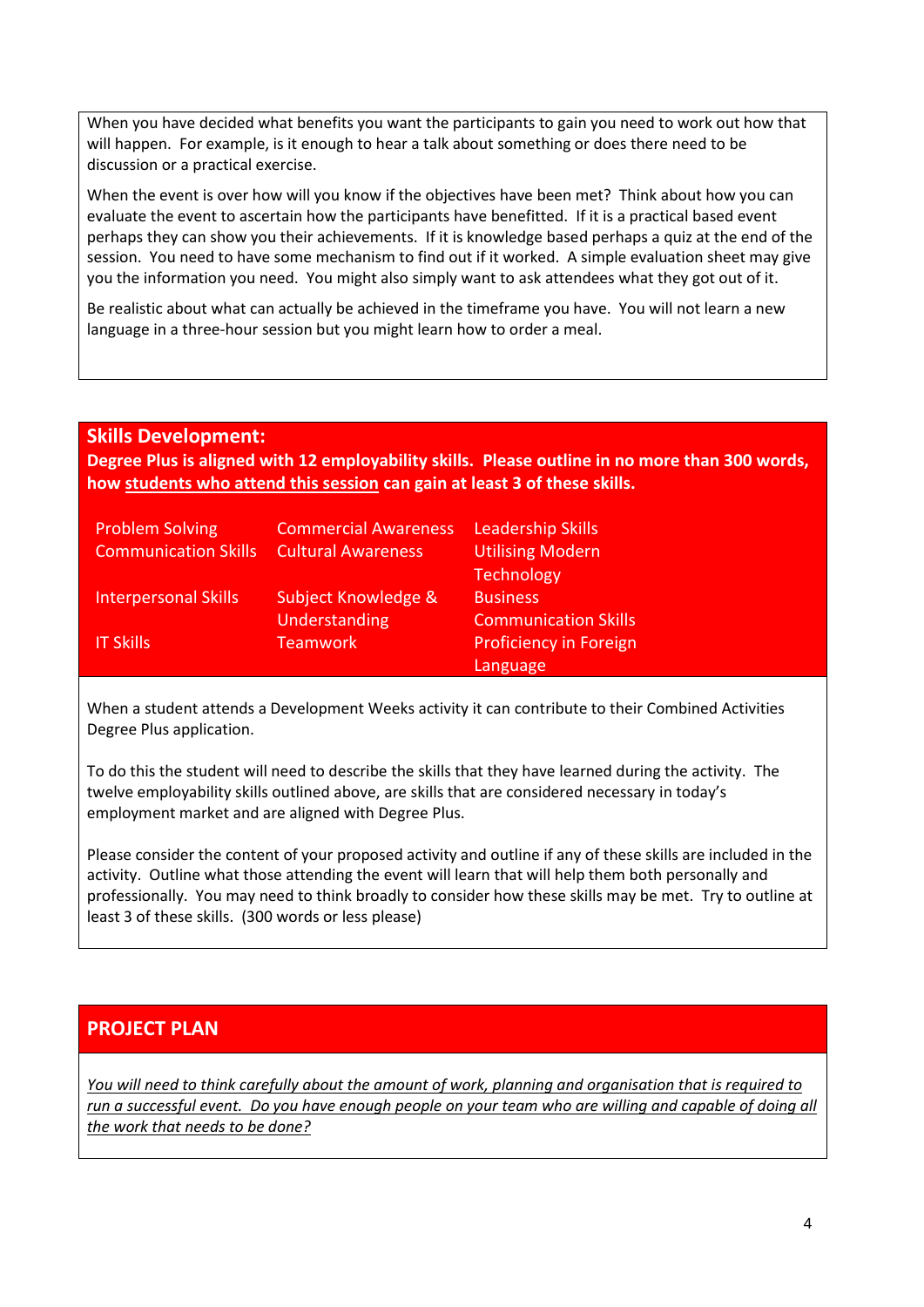Show us how you plan to organise the event. Some suggestions are below but you should include anything that relates specifically to your activity.

## **Target Audience**

*Who is the activity targeted towards? Who are you running this event for? Is it for a specific set of students or is it open to all? Please note we are keen to have activities that are open to all students although we realise this might not always be possible.* 

## **Will Catering/Refreshment be provided? if so please give details**

*The name of the hospitality provider and the total cost. If you require catering for your event, you must go through the appropriate hospitality service channels. If you plan on providing food for your event, please contact and inform your SCHOOL/ FACULTY or ROOM BOOKINGS before purchasing or ordering food as certain locations on campus have restrictions of what can or cannot be brought in. The purchasing of catering and its DISPOSAL once finished is the RESPONSBILITY OF THE LEAD STUDENT. Please also take into consideration your audience's potential dietary and allergy requirements with regards to hospitality. You should find this information out on your booking form. You must provide catering from a reputable vendor. You are not allowed to make the food yourself.*

**Is there anyone else that will be involved in your activity? If yes, who are they and in what capacity will they be involved in the activity?**

*If you are collaborating with any external or internal companies; businesses; organisations and/or have a guest speaker/demonstrator please state their name, occupation and how they will be contributing to your SLAF activity. Please be mindful that subsistence costs (travel and expenses) must be in line with QUB Expenses Policy.*

**What are the key milestones in the planning, delivery and evaluation of your activity?** *Please identify key tasks which must be accomplished for your event to be successful.* 

**Who in your group is responsible for each task outlined above?** *State the name and roles allocated to each member of your team.*

## **RESEARCH PROJECT?**

Is this event part of a research project? YES NO (please circle as appropriate)

If YES please confirm that this is in line with guidance o[n Governance, Ethics and Integrity.](https://www.qub.ac.uk/Research/Governance-ethics-and-integrity/)

YES NO (Please circle as appropriate)

You should also avoid any conflicts of interest.

# **FUNDING REQUESTED (Maximum of £400 in-person or £150 online activity)**

#### **How much funding are you requesting? Please give a breakdown of the funding required***?*

Please give an estimation (based on your research) of how much your activity will cost.

Provide a breakdown of how the money will be spent.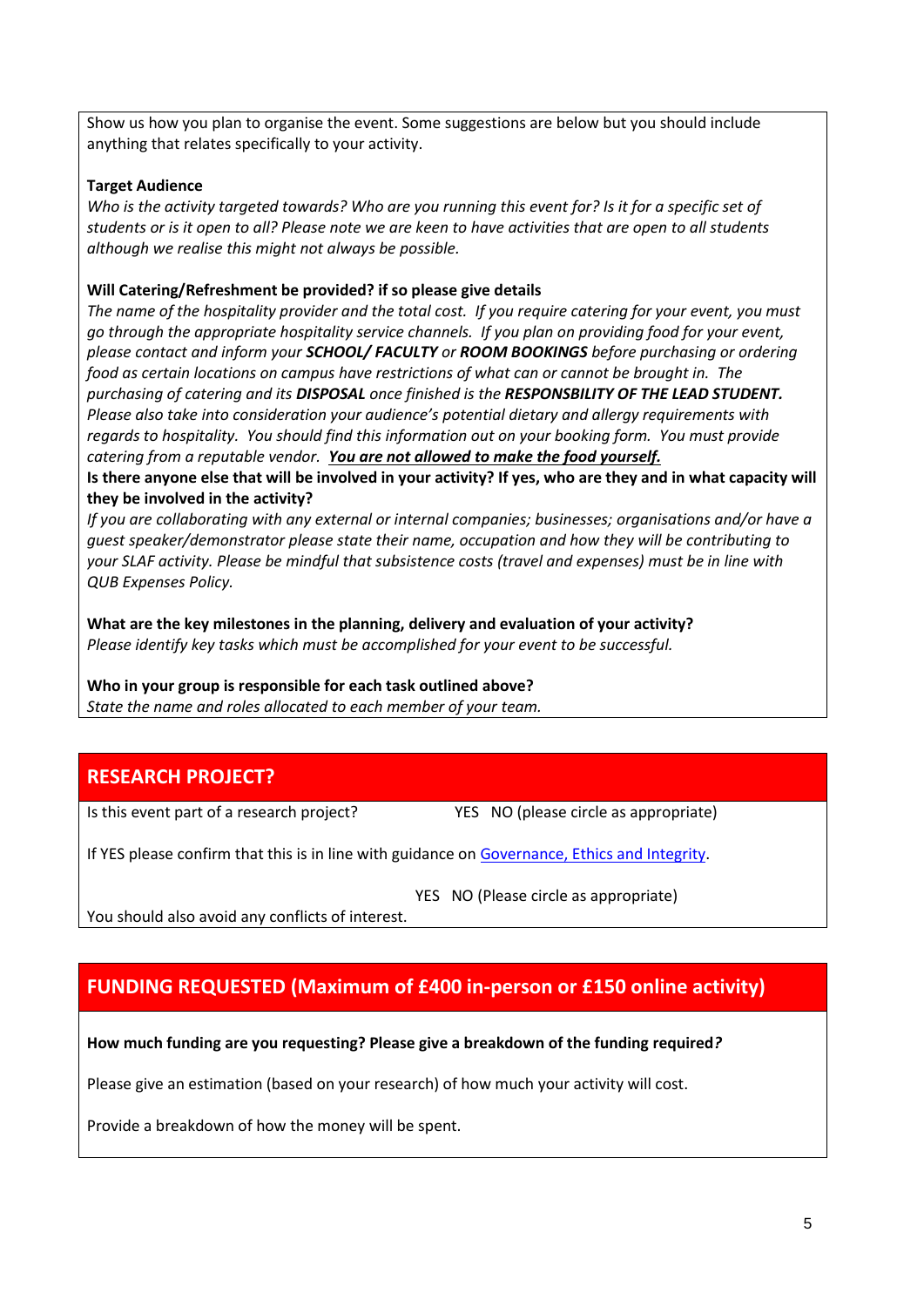You will be required to account for any spend in relation to your activity and will also be required to provide receipts to confirm that spend.

Examples of eligible costs include:

- hospitality and event costs (i.e. tea and coffee breaks or other refreshments and light catering)
- resources and materials
- promotion
- marketing materials
- photocopying
- stationery.

This list is not exhaustive, however; there will be caps applied to certain eligible costs, for example; hospitality will be capped at £8.00 per person per whole day.

*Please Note: Students need to consider the dietary, allergy and accessibility requirements of the audience in their event planning and also consider Covid Restrictions for distribution of food.*

If your proposal includes a guest speaker, subsistence costs must be in line with QUB expenses policy and are limited to £15 (12 hour period) and £25 (24 hour period)

The lead student will act as a nominee for the group. Payments from the SLAF will be made via bank transfer to the lead student only. The lead student must complete a Bank Details Form which will be sent in the Toolkit.

# **STATEMENT OF SUPPORT FROM QUEEN'S STAFF SPONSOR**

We recognise that some of the processes that are required in organising events will be new to students and indeed often not accessible to students such as booking rooms etc. With this in mind we ask that you talk over your idea with a member of staff and ask them to act as your sponsor. The role of the sponsor is to give guidance and where appropriate to enable access to QUB processes, possibly by directing you to another member of appropriate staff. The Sponsor is also required to assess the event to make sure that it is appropriate to run as an event in the University.

The Sponsor is not responsible for the planning or delivery of the activity.

We will contact your sponsor to confirm their support.

## **PROMOTION OF EVENT**

Brief Description for Website. Please provide a description of your event so that we can promote it on the Development Weeks Website. This should be no more than 200 words and should include how to apply for the event. We recommend Eventbrite.

The support you receive from the SLAF and Development Weeks should be acknowledged at your event as well as on any material developed.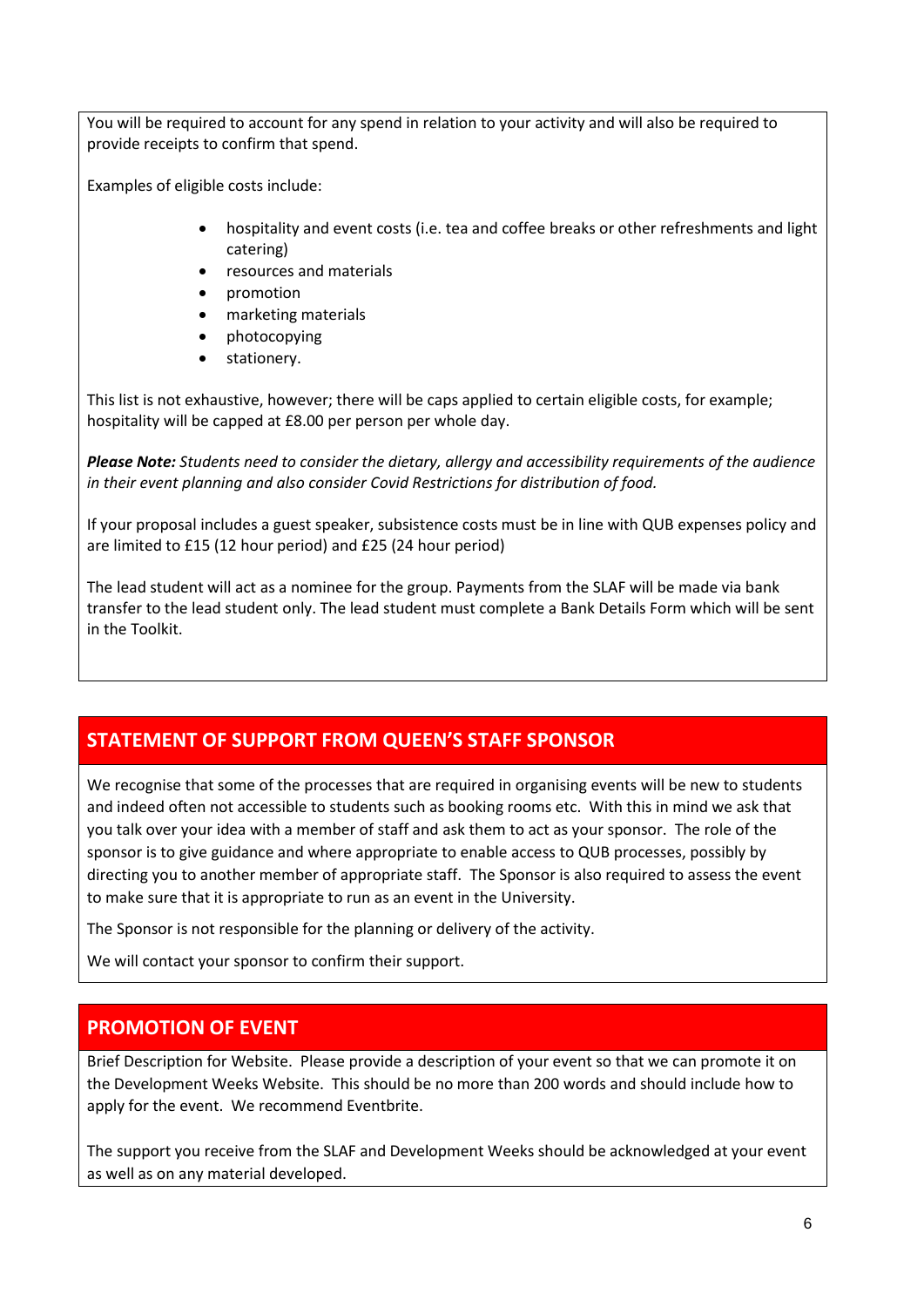Successful recipients will participate in promotional activities for Careers, Employability and Skills, for example; writing a report or blog, producing a video or written case studies on delivering an event during Development Weeks and highlight the benefits of participating.

# **SETTING UP REGISTRATION – some things to remember**

We recommend that you use Eventbrite to register students. This is a quick and easy system to use and it is free.

Give a description of your event at the top and make sure to give the

- Date
- Time
- Location

of the event very clearly.

It is essential that you capture the following information

- Student name
- School
- Year of study
- QUB email address (you may need to contact the students if there is a change to the activity or a cancellation)
- Dietary requirements If you are providing catering at the event
- Access or disability requirements
- All student personal data associated with Development Weeks must be handled in line with the **General Data Protection Regulation** (**GDPR**)

## **DEGREE PLUS**

Each member of the Organising Group is entitled to apply for [Degree Plus.](http://www.qub.ac.uk/degreeplus)

In order to do this, each group member should submit 2 pieces of work by 6 June 2022.

- a 500-word statement (or a 3-minute video) on what their particular contribution to the organisation of the event was
- and a 500-word reflective statement (or a 3-minute video) on (among other things) what they learned from organising the activity. What did they learn about themselves? What would they do differently? What skills did they develop?

Please submit your statements to [Developmentweeks@qub.ac.uk](mailto:Developmentweeks@qub.ac.uk)